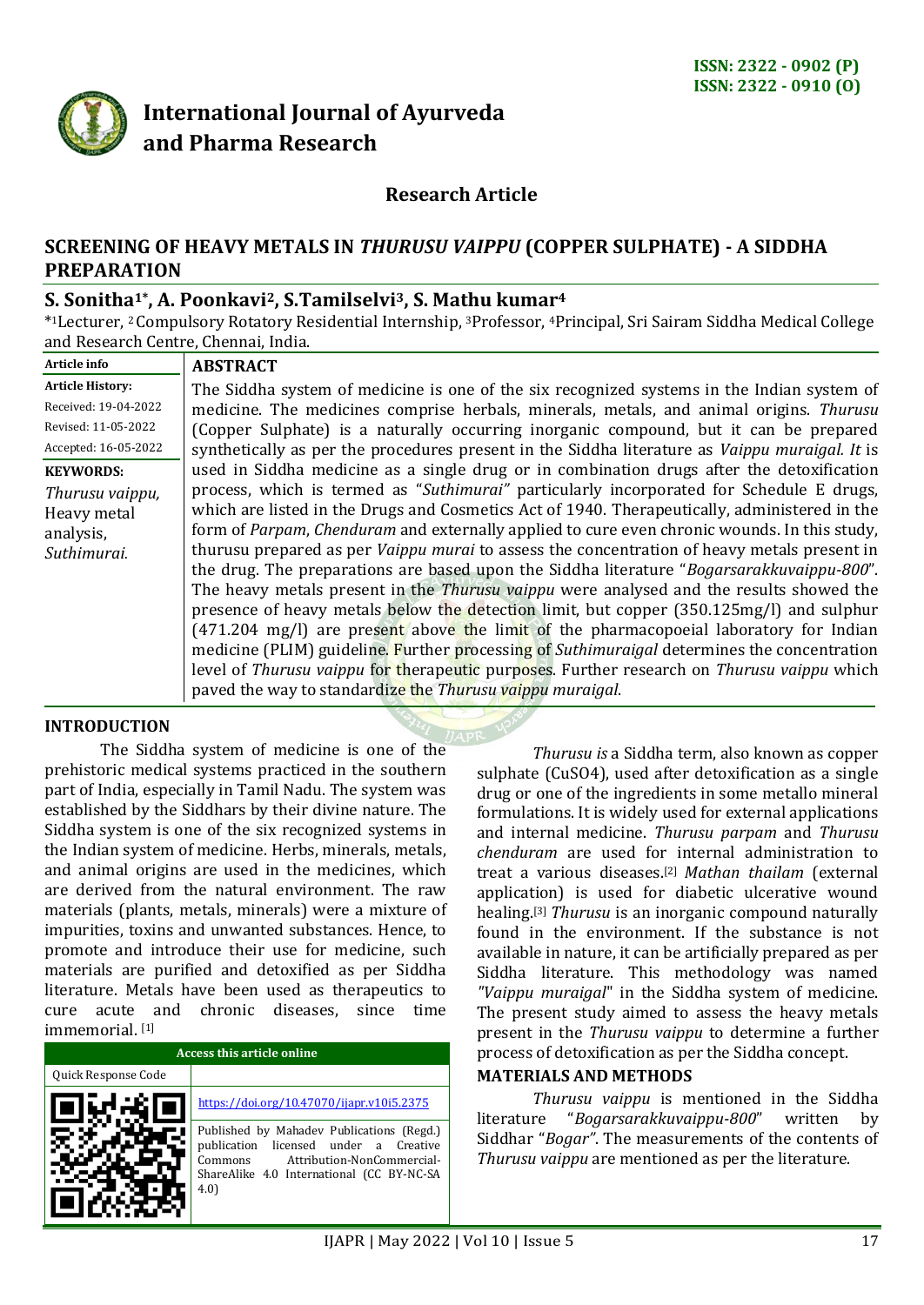| Table 1: Contents of Thurusu vaippu               |                       |  |  |
|---------------------------------------------------|-----------------------|--|--|
| <b>Contents</b>                                   | Quantity              |  |  |
| Copper vessel                                     | 211grams              |  |  |
| Padigaram (Aluminium<br>potassium sulphate (Alum) | 106 grams             |  |  |
| Vediuppu (Potassium nitrate)                      | 106 grams             |  |  |
| Kalluppu (Sodium chloride)                        | 106 grams             |  |  |
| Thayir (Curd)                                     | 1/ <sub>2</sub> litre |  |  |
| Elumitchai saaru (Lemon juice)                    | 200ml                 |  |  |

## **Method of Preparation**

The copper vessel, weighing about 211 grams, is taken for the preparation. Fig.1 shows the ingredients of purified *Padigaram*, purified *Vediuppu*, purified *Kallupu*, *Thayir,* and *Elumitchai saaru*. Fig. 2 shows the top of the vessel closed with a copper lid. Enough care is taken to seal it tightly with *Seelai* (a soil smeared cloth) rolled up into seven layers. Then it was placed beneath the surface of the ground and covered entirely with soil for six months. Fig.3 shows the preparation was taken out of the ground after six months. Fig. 4 shows the end product of *Thurusu vaippu*. Further, the compound was included in the process of *Suthi murai* as per the Siddha literature.



## **RESULTS**

The content of macro, micronutrients and trace elements were analysed and the results of each element are listed in Table 2.

| <b>Heavy metals (nm)</b> | <b>Concentration</b> |  |  |
|--------------------------|----------------------|--|--|
| As 188.979               | BDL                  |  |  |
| Cd 228.802               | BDL                  |  |  |
| Cu 327.393               | 350.125 mg/L         |  |  |
| Fe 238.204               | <b>BDL</b>           |  |  |
| Hg 253.652               | BDL                  |  |  |
| Ni 231.604               | BDL                  |  |  |
| Pb 220.353               | BDL                  |  |  |
| P213.617                 | $36.307$ mg/L        |  |  |
| S180.731                 | 471.204 mg/L         |  |  |

# **Table 2: Heavy metal analysis report of** *Thurusu vaippu*

#### **DISCUSSION**

The Siddha system of medicine uses heavy metals and minerals in the preparation of medicines after purification and detoxification.[4] It is termed *Suthimurai* (purification), particularly incorporated for Schedule E drugs, which are listed in Drugs and Cosmetics Act of 1940.[5] The Siddha system of medicine uses lead, arsenic, gold and mercury heavy metals more predominately than other Indian systems.[6] Some heavy metals such as manganese, zinc, copper and iron are required by the human body in which they interfere with the metabolic function of the body through various means.[7] A *Thurusu* (copper sulphate) is a metallo mineral compound used internally in the form of *Parpam, Chenduram*, to cure

diseases. It is one of the ingredients in external medicines such as *Kayathirumeni* oil and *Mathan thailam,* which are used to treat arthritis pain and diabetic foot ulcers.[3,8] It is evidenced from previous studies that topical copper sulphate stimulates closure of excisional murine dermal wounds by the healing process.[9] *Thurusu* was predominantly used in Siddha for medicine preparations. The *Thurusu* compound was prepared synthetically named as *Thurusu vaippu* by the process of *Vaippu muraigal* to compensate for insufficiency of the naturally occurring *Thurusu* compound. The present study evaluated heavy metal analysis of *Thurusu vaippu*, the result showed the concentration of copper and sulphur was beyond the